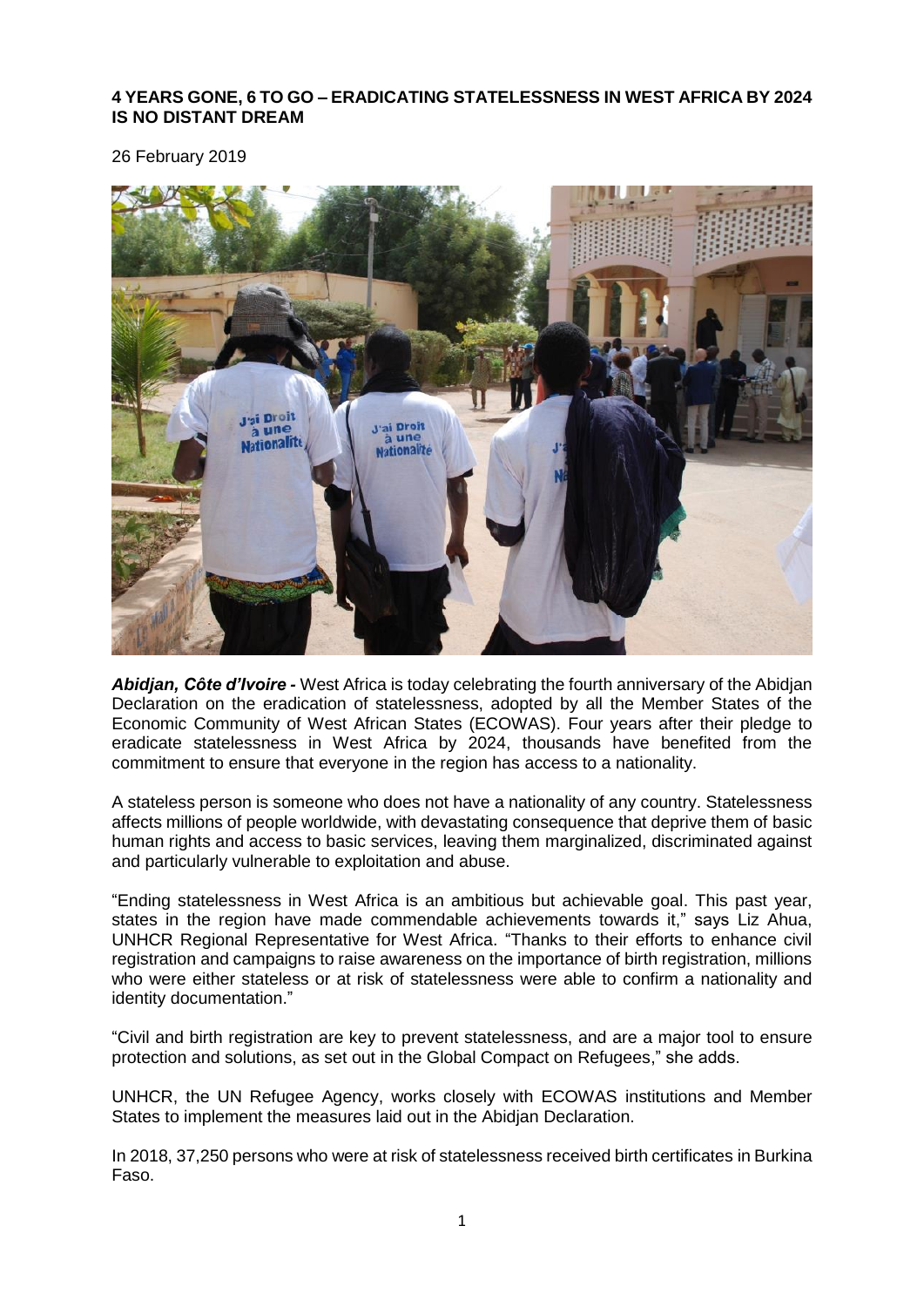In Guinea-Bissau, 7,000 former refugees, many of whom fled their countries of origin without identification papers, will become citizens. In Mali, the nationality of 1,161 refugees born in the country was confirmed by the authorities.

In Côte d'Ivoire, three historic court decisions granted nationality to eleven children found abandoned in the territory (foundlings). Furthermore, a new Law on Civil Status that establishes a special procedure for late birth registration, re-establishment of identity documents and transcription of acts of birth will help hundreds of thousands of people to have access to civil registration and Ivorian nationality.

In Niger, several million people also benefitted from late birth registration and had their marriages registered as a result of special procedures free of charge.

"For these millions of individuals, documentation or proof of nationality is essential to access the same basic human rights that most of us take for granted: they now have a legal identity, they can access education, health care and job opportunities", says Antonio Canhandula, UNHCR Representative to Nigeria and to ECOWAS.

Benin, Burkina Faso, the Gambia, Guinea, Guinea Bissau and Mali have officially adopted national action plans to eradicate statelessness. Seven countries in the region have begun legislative reforms relating to nationality, and fourteen of the fifteen ECOWAS Member States have appointed a Government Statelessness Focal Point to specifically lead on these issues.

In May 2017, West Africa became the first region in the world to develop a binding regional action plan (Banjul Plan of Action), through which ECOWAS Member States committed to eradicating statelessness. In this context, Member States have also engaged in supporting the Africa Union Draft Protocol to the African Charter on Human and Peoples' Rights on the Specific Aspects of the Right to a Nationality and the Eradication of Statelessness in Africa, adopted in 2018.

With six years left to eradicate statelessness. States in the region must however not become complacent. Progress is still needed to identify stateless persons and to amend existing legislation to ensure their protection. The revision of nationality laws and administrative procedures, in line with the Abidjan Declaration, will reduce and prevent statelessness going forward.

"During the High-Level Event on Statelessness in October this year, West Africa can rightly show laudable leadership and solidarity, not only in providing solutions to refugees, but also in delivering on their commitment to end statelessness" says Liz Ahua.

## **About the #IBelong Campaign**

On 4 November 2014, UNHCR launched its #IBelong Campaign to End Statelessness. Statelessness is a man-made problem and relatively easy to resolve and prevent. With the necessary political will and public support, millions of people around the world could acquire a nationality and prevent their children from being born stateless. The #IBelong Campaign is supported by a Global Action Plan, which sets out concrete steps for States to help resolve the problem. By acquiring a nationality, millions of stateless people around the world could gain full access to their human rights and enjoy a sense of belonging in their communities.

## **Countdown to the 2019 High-Level Event on Statelessness**

In October this year, States and other actors will be invited to Geneva to participate in a High-Level Event on Statelessness, which will mark the mid-point of the #IBelong Campaign. At the